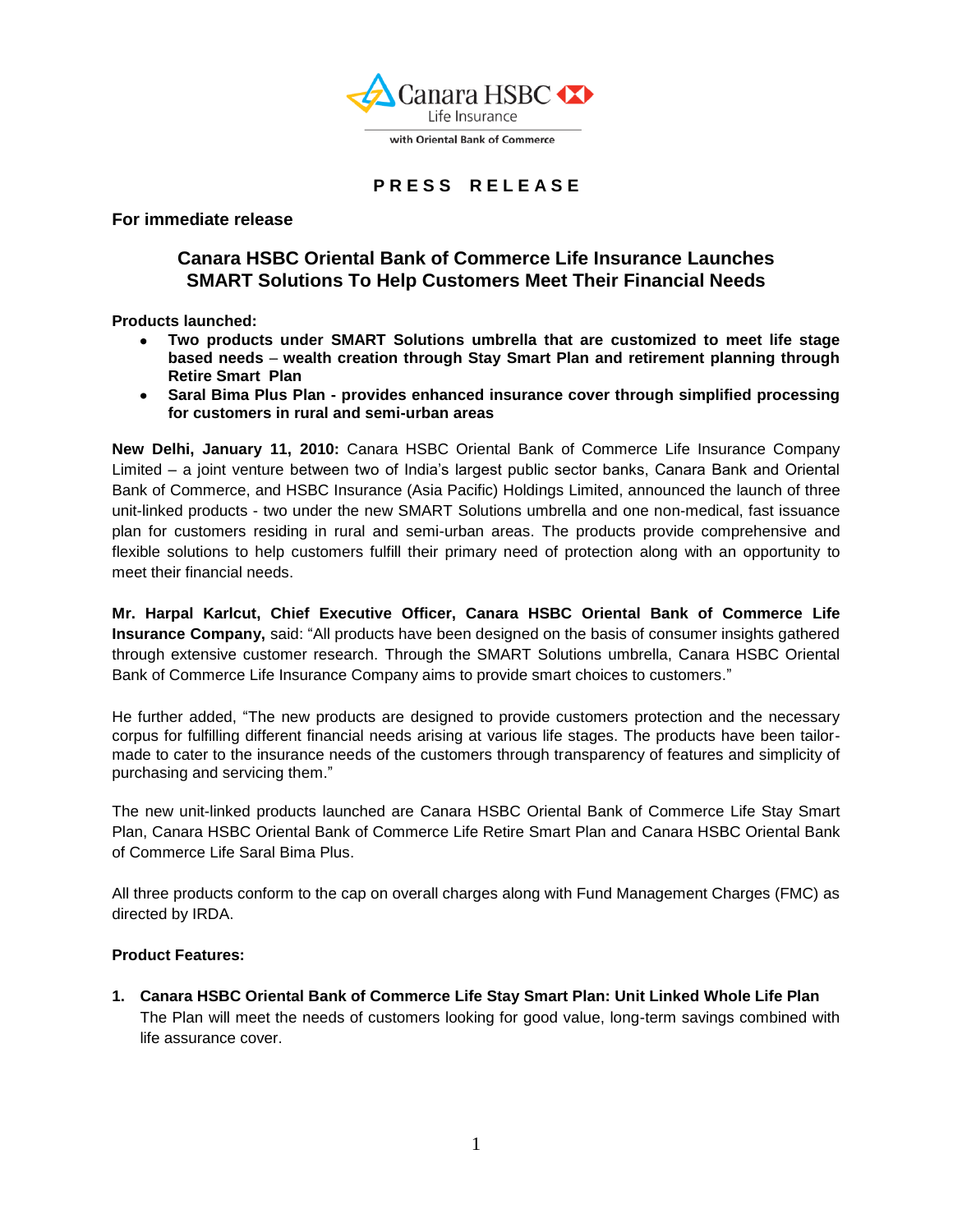**Key Features:**

- **Whole of Life Protection:** Life cover till age 99 years
- **Entry Age:** Minimum 31 days and Maximum 65 years
- **Premium Payment Term:** Minimum 10 years and Maximum 99 years less age at entry
- **Premium:** Minimum Rs 25,000 and no limit on the maximum premium amount
- **Life Cover:** Minimum 5 times annualized premium and maximum dependent on underwriting limits
- **Death Benefit:** Higher of the Fund Value or the Sum Assured
- **Maturity Age:** 99 years
- **Maturity Benefit:** Fund Value

The **wealth creation** product also offers **Loyalty Additions** twice during the Policy term to boost the value of the customer"s investment. Additional flexibility to customers includes **option to increase or reduce sum assured** according to need, option to choose from **5 funds** ranging from 0% to 100% equity exposure to match the customer"s appetite towards investment risks and returns, **top ups, switching/redirection** to take advantage of market movements or change in risk appetite and liquidity to meet contingencies through **partial withdrawals**.

The customers will enjoy tax benefits under Section 80C and Section 10(10D), as per the Income Tax Act, 1961.\*

### **2. Canara HSBC Oriental Bank of Commerce Life Retire Smart Plan: Unit Linked Pension Plan**

The Plan proposes to cover the retirement needs of all customers in the age group of 18-60 years. The pure pension option being a "No Medical Plan" is aimed at fulfilling the savings need of customers and the "Pension with Life Cover" provides additional benefit to customers - protection along with building of savings for their retirement years .The customer can opt for regular systematic investment option or invest a lump sum towards building a corpus for their retirement.

### **Key Features:**

- **Choose Your Plan:** Option I- Pure Pension Plan or Option II- Pension With Life Cover
- **Single or Regular Premium Payment Options**
- **Entry Age:** Minimum 18 years and Maximum
	- **-** Option I: Single Premium 65 years; Regular Premium 60 years
	- **-** Option II: 60 years under both payment options
- **Policy Term:** Minimum under Regular Premium is 10 years and under Single Premium is 5 years and Maximum is 52 years, subject to Maximum Vesting Age
- **Vesting Age:** Minimum 45 years and Maximum 70 years
- **Premium:** 
	- Regular: Minimum Premium for Policy Term 10, 15 & above: Rs 12,000 p.a.; Minimum Premium for Policy Term 11-14 years: Rs 35,000 p.a. and no limit on Maximum Single: Minimum Rs 75,000 and no limit on Maximum
- **Death Benefit:** Option I: Fund Value; Option II: Higher of Sum Assured or Fund Value
- **Vesting Benefit:** 1/3rd as lump sum and remaining is available as an annuity that can be purchased from us or through Open Market Options as per current regulation.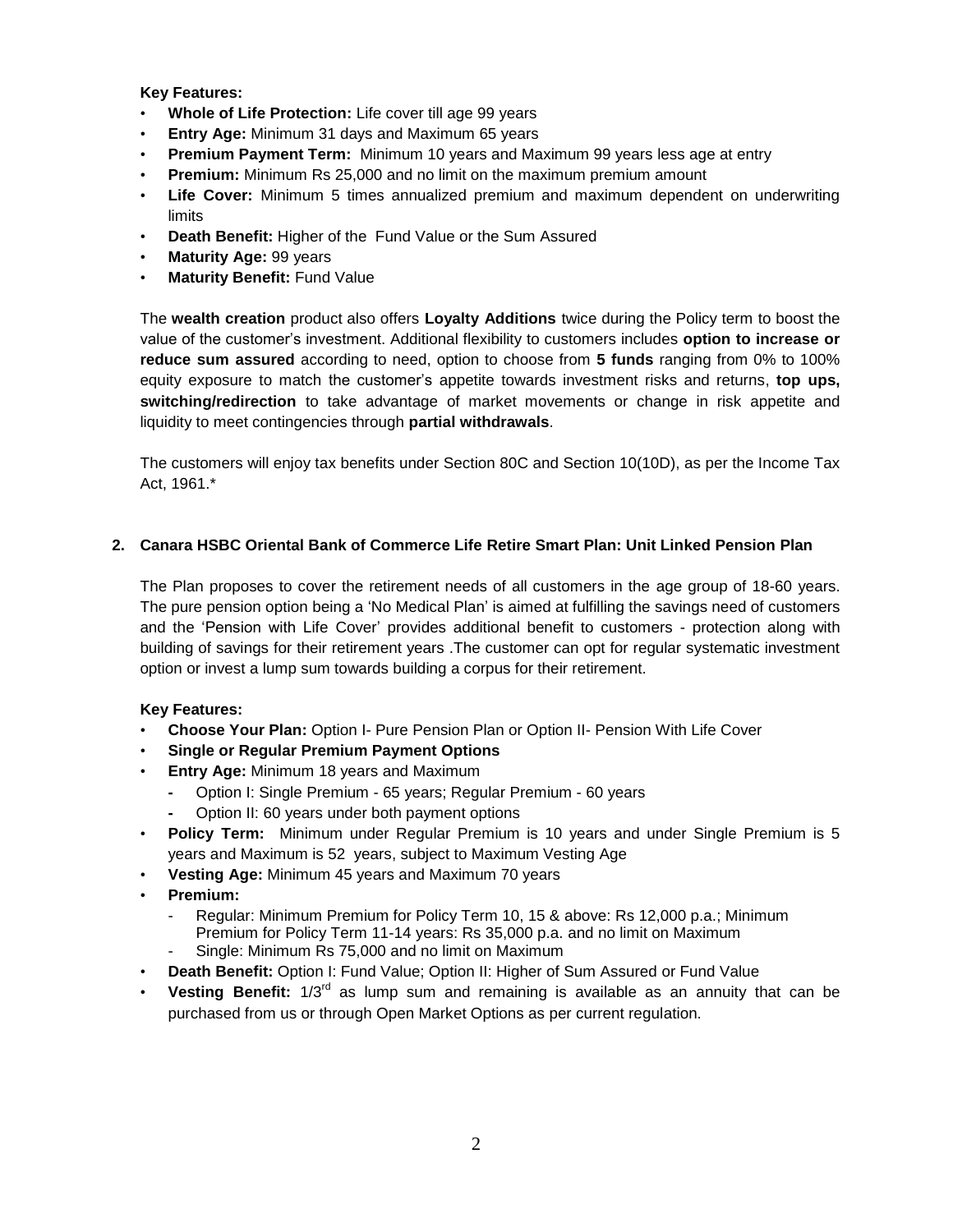The product also offers **Loyalty Additions** at Vesting Age to enhance the value of the customer"s investment. Additional flexibility to customers includes **option to prepone or postpone the vesting age** according to need, option to choose from **5 funds** ranging from 0% to 100% equity exposure to match the customer"s appetite towards investment risks and returns, **unlimited top ups** to increase the retirement corpus**, switching/redirection** to take advantage of market movements or change in risk appetite on approaching retirement age, **Maturity Switch Option** to automatically change the investment philosophy by moving from a more market influenced fund to a risk averse fund.

The customers will enjoy tax benefits under Section 80CCC, as per the Income Tax Act, 1961.\*

## **3. Canara HSBC Oriental Bank of Commerce Life Saral Bima Plus: Non-Medical, Fast Issuance Plan**

The Plan is especially designed for the semi-urban and rural segment. The Plan provides express life insurance cover through a simple and hassle-free process of no medicals and "Declaration of Good Health'.

### **Key Features:**

- **Entry Age:** Minimum 18 years and Maximum 45 years
- **Policy Term**: 15 years
- **Premium Payment Term: 7 years**
- **Premium:** Minimum Rs 6,000 p.a. and Maximum Rs 1,00,000 p.a.
- **Sum Assured:** 5 times Annualized Premium Equivalent

The Plan offers **Enhanced Death Benefit** by way of Sum Assured plus Fund Value and **Loyalty Addition** payable twice helps the customer in increasing the value of his investment through extra allocation of units. **Partial withdrawal facility** valued by this customer segment provides liquidity to meet financial contingencies.

Customers also benefit from the reduced Fund Management Charges (FMC) which is as low as 1.10%. This is lower than IRDA guidelines of capping FMC at 1.35%.

"Saral Bima Plus is slated to be one of our flagship products and designed to meet the investmentcum-protection needs in the semi-urban and rural areas. It has a one-page application form and requires no medical tests, and we aim to issue policies to customers within one day of receiving premiums," **added Mr. Karlcut.**

The customers will enjoy tax benefits under Section 80C and Section 10(10D), as per the Income Tax Act, 1961.\*

\*The tax benefits are as per the law prevailing on the date of issuance of the press release and are subject to changes

--------------- ends ----------------